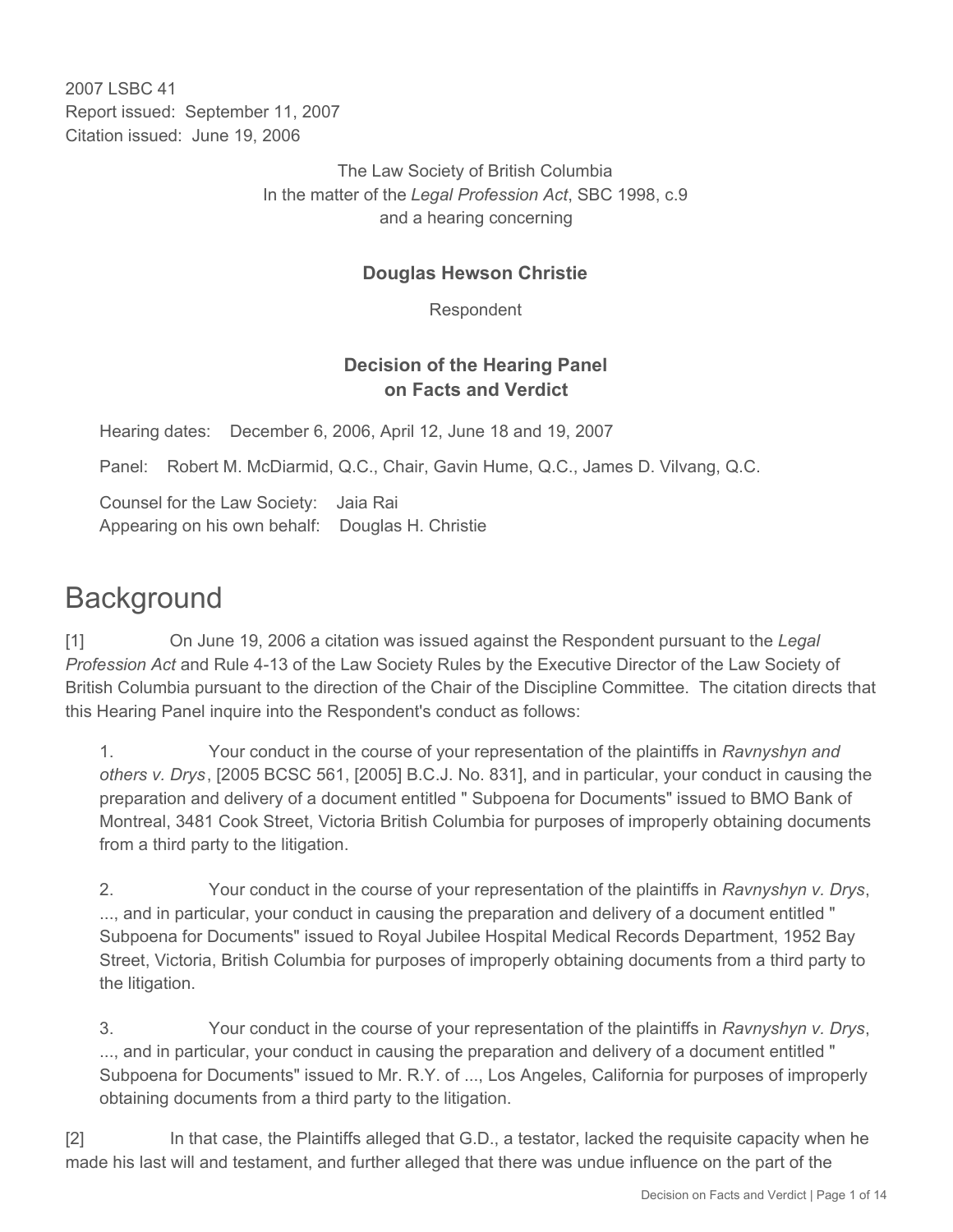Defendants (the main beneficiaries) in the making of his will.

[3] The Plaintiffs also alleged that the Defendants feloniously caused the death of G.D.

[4] As if that allegation were not unusual enough, it appears that the person responsible for prosecuting the case, an individual named J.K., had no legal interest in the proceedings, although during the course of the proceedings he married P.R., one of the Plaintiffs.

[5] Warren, J. dismissed all of the Plaintiffs' claims. He found that the solicitor that drafted the will did so " within the highest standards of his duties as a drafting solicitor and that he took all appropriate steps to ensure that the will represented the intelligent act of a free and competent person." Dealing with the allegation of feloniously causing death, Warren, J. stated:

I conclude that the evidence falls far short of satisfying the necessary standard of proof for such a serious allegation.

[6] In assessing the evidence of J.K., who was described as a key witness for the Plaintiffs, Warren, J. in his Reasons for Judgment wrote:

[63] ... After meeting with [M.K.] and reviewing certain documents his suspicions turned to conviction: he was and is certain the [Defendants] arranged to have the Testator leave most of his assets to them and then murdered him while he was in a strange land amid people whose language he did not speak.

[64] My view of his evidence is that [J.K.'s] conviction led him to accept all evidence that supports his conclusion and reject all which does not ...

[65] ... [J.K.'s] opinion of his legal acumen far exceeds his reality ...

[67] [J.K.] was so personally involved in this action that he forged a court stamp which he affixed to a form of subpoena for service on an out-of-Province witness, thereby hoping to achieve production of documents for use in the trial.

As is apparent, Warren J. found J.K.'s testimony to be unreliable.

[7] The citation alleges that the Respondent professionally misconducted himself by causing the preparation and delivery of three documents, each entitled " Subpoena for Documents" for the purpose of improperly obtaining documents from non-parties to the litigation. The Schedule to the citation has three counts, one for each document. For convenience, these will be referred to as the " Bank" , " Hospital" and " California" documents.

[8] All three documents contain a style of cause headed by the words " IN THE SUPREME COURT OF BRITISH COLUMBIA" . Under the style of cause are the words " SUBPOENA FOR DOCUMENTS" . The three documents are annexed to these reasons as Appendices.

[9] The California document is dated October 1, 2003 (Exhibit 5, Tab 11, also found at Exhibit 7, Tab B and Exhibit 6, Tab 2). It is directed to an individual at an address in California and contains the following wording:

TAKE NOTICE that you are requested to supply true copies of all American Express Travelers cheques negotiated by Mr. [G.D.] in 1999 which are in your possession or control relating to the matters in question in this proceeding.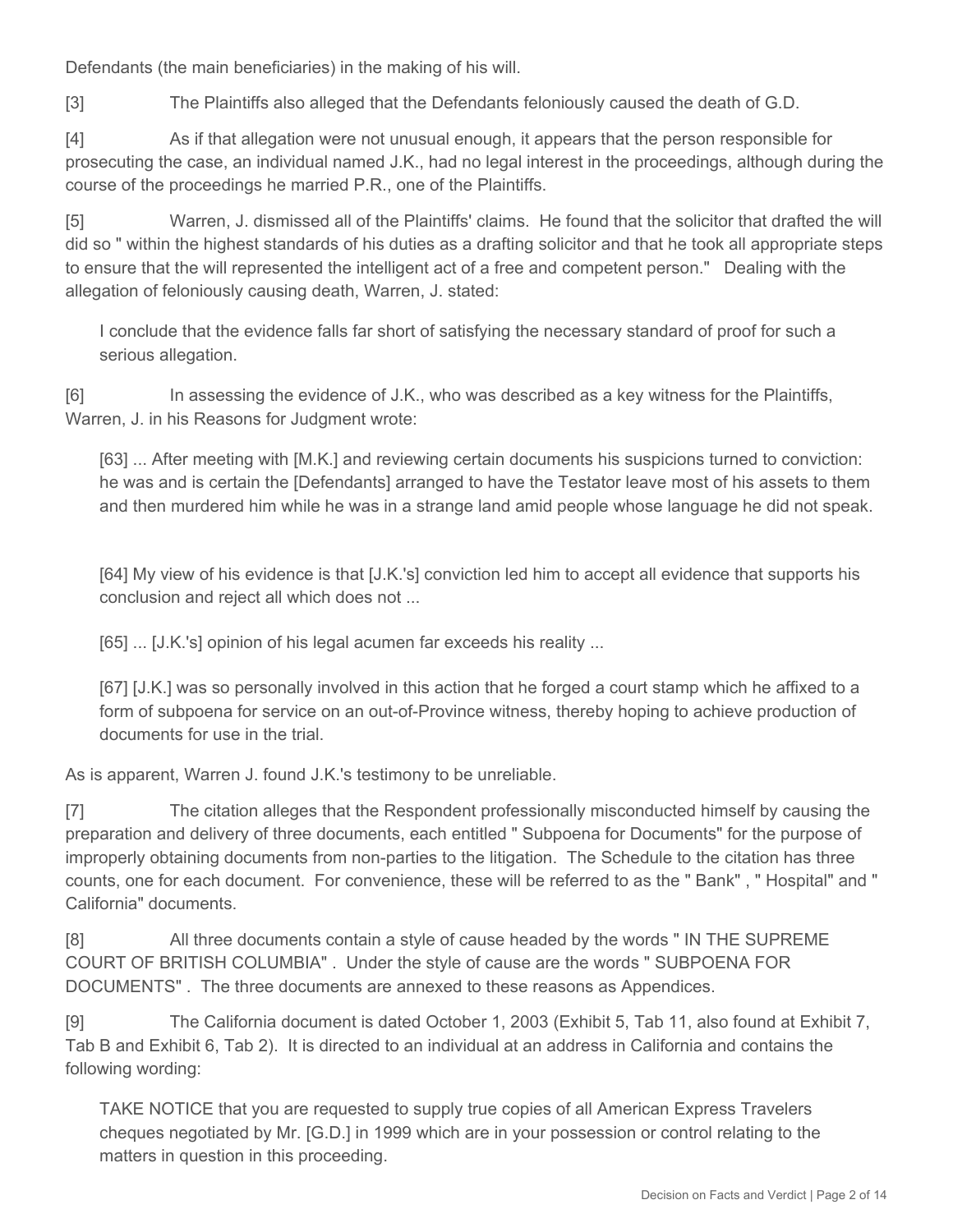Address: Douglas H. Christie, 810 Courtney Street, Victoria BC, V8W 1C4

Dated at Victoria, British Columbia, on October 1, 2003.

The document is signed by the Respondent.

[10] The Bank document is dated December 16, 2003 (Exhibit 5, Tab 10, also found at Exhibit 7, Tab B and Exhibit 6, Tab 3). It is directed to the Bank, C/O S.B., with the Bank's address. It contains the words:

TAKE NOTICE that you are required to supply true copies of all bank statements relating to all accounts of the late Mr. [G.D.] from January 01, 1996 to the closing dates of his accounts.

## PLEASE CONTACT MR [J.K.] FOR PICK-UP OF DOCUMENTS AT . . .

and then J.K.'s telephone number and a number for a message were given. The first page of the Bank document is signed by the Respondent, with his name typed underneath identifying him as solicitor for the **Plaintiffs** 

[11] The second page of the Bank document contains extracts from Rules 2(5) and 56(4) of the Supreme Court Rules, in a manner that is identical to the wording of a subpoena in Form 21. Those extracts include some of the wording from Rules 2(5) and 56(4) as follows:

2(5) Where a person, contrary to these rules and without lawful excuse,

(a) refuses or neglects to obey a subpoena ...

56(4) A person who is guilty of an act or omission described in Rule 2(5) or 40(19), in addition to being subject to any consequences prescribed by those rules, is guilty of contempt of court and subject to the court's power to punish contempt of court.

[12] The Hospital document is dated December 18, 2003 (Exhibit 5, Tab 13, also found at Exhibit 7, Tab B and Exhibit 6, Tab 4). Under the words " SUBPOENA FOR DOCUMENTS" it is directed to the Hospital Medical Records Department with the hospital's address, and then states:

TAKE NOTICE that pursuant to Rule 40(39) of the Rules of Court you are required to supply true copies of the following documents from the medical file of Mr. [G.D.], date of birth ... and date of death ... .

Twenty-two documents are itemized. As with the Bank document, the same direction to contact J.K. for pick-up is given: " PLEASE CONTACT MR [J.K.] FOR PICK-UP OF DOCUMENTS AT..." The document was signed by the Respondent. The extracts from Rules 2(5) and 56(4), which formed part of the Bank document, do not form part of the Hospital document.

[13] The Respondent gave all three of these documents to J.K. for delivery to the Bank, the Hospital and the individual in California. As noted by Warren, J. in his Reasons for Judgment, J.K. was somehow able to convince Custom Stamp and Engraving Ltd. of Victoria, B.C. to make and provide him with a stamp that said on it " IN THE SUPREME COURT OF BRITISH COLUMBIA" around the circumference, and the word " Victoria" in the middle. The stamp's imprint was placed on the California document by J.K.

[14] The evidence before the Panel confirms that the Law Society conducted an investigation into the Respondent's knowledge of obtaining and using this forged stamp and was satisfied that he had no part of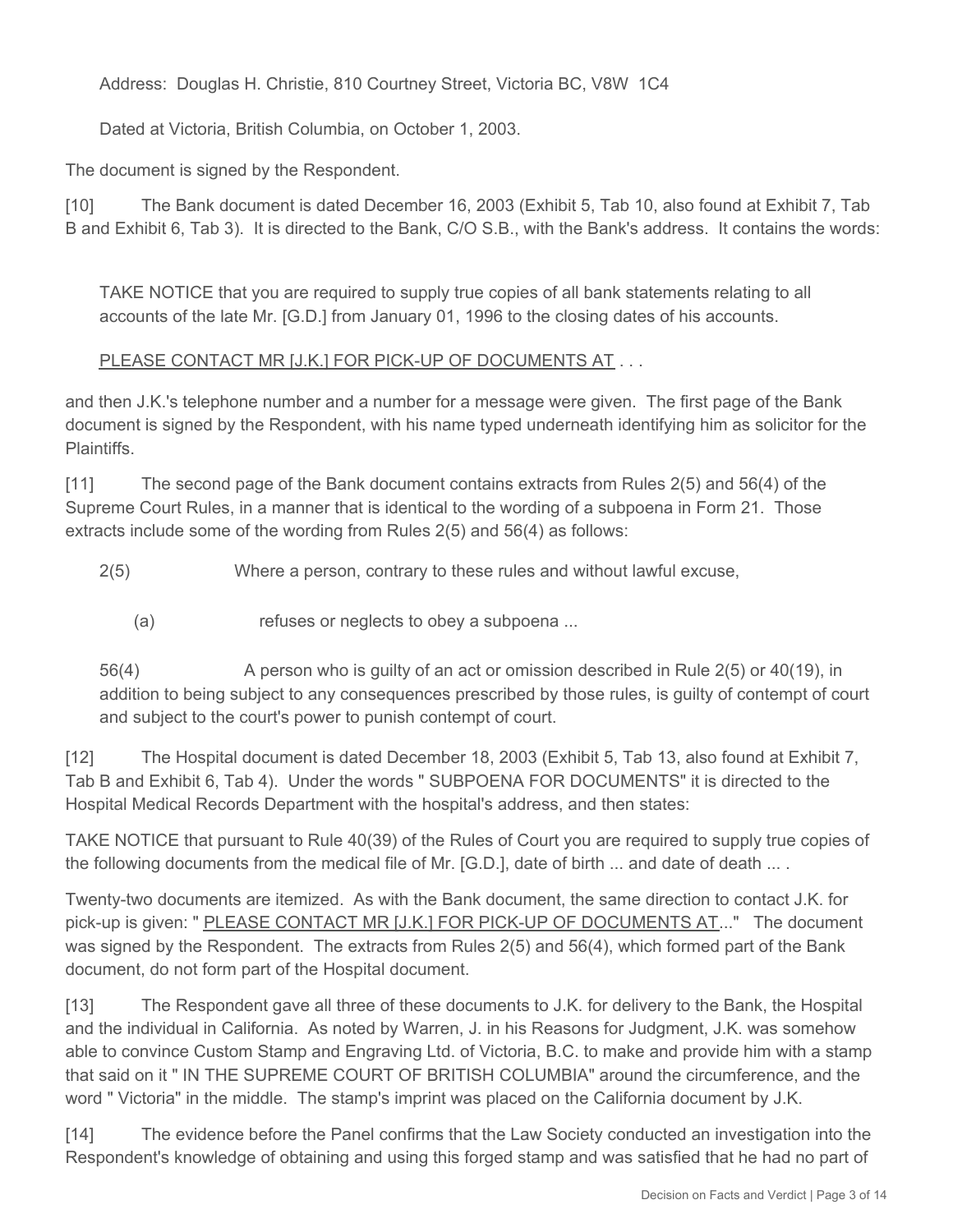it. The citation does not relate to the fraudulent use of the stamp, which was entirely a frolic of J.K..

[15] The Law Society called two witnesses, the complainant D. Lawrence Armstrong, a lawyer, who represented the Defendants in the litigation, and James P. Taylor, Q.C., who was tendered as an expert able to give opinion evidence on civil procedure in British Columbia and was also tendered to give opinion evidence on the level of knowledge an experienced litigator would have in the area of document discovery from non-parties.

[16] Mr. Armstrong testified as to the nature of the litigation. He also identified certain documents including, in particular, the circumstances giving rise to his becoming aware of the Bank, Hospital and California documents " purporting to be subpoenas for documents." He testified that he had waited until after Warren J. had issued Reasons for Judgment before making a complaint to the Law Society.

[17] Mr. Taylor prepared a report, which was admitted into the proceedings as Exhibit 6. Mr. Taylor is without question an expert on the conduct of civil litigation in this Province. He, along with the Chief Justice of Canada, has written one of the leading texts on procedure in B.C. Courts. In Exhibit 6, he writes:

We are entitled to subpoena any potential witness for trial. That witness is obliged to bring to the trial any documents the witness has relating to the trial. Other than that we are entitled neither to compel testimony from a third party prior to trial *without a court order* nor to compel the production of documents from a third party prior to trial or from a third party not called on a trial without a court order. [emphasis in original]

[18] This is a succinct and helpful summary of the law.

[19] The Respondent called three witnesses and also testified on his own behalf. He called one of the Plaintiffs, P.R. She testified as to some of the background relating to the litigation. She also testified that she arrived in Canada on June 28, 2001 and married J.K. on May 25, 2002, which was the same year that she came to see the Respondent. She talked about some of the difficulties with the trial, including in particular, the problem that arose as a consequence of an interpreter " switching sides" and assisting the Defendants.

[20] The Respondent's spouse, K.Z. testified. She described the Respondent as a sole practitioner, confirmed that she had been his secretary for 25 years and testified that he often took cases on a pro bono basis. She explained various health problems that had afflicted members of her family. In particular, she confirmed that the Respondent had been diagnosed with pertussis (whooping cough) in early 2003, and that that lasted several months. She then testified how, in May of 2003, she had been diagnosed with breast cancer and underwent several surgeries and in September of 2003 commenced chemotherapy. She explained that she was unable to carry on doing secretarial work. She testified that J.K. took over doing some of the secretarial work.

[21] The import of her testimony, which the Panel accepts, was that, in the latter part of 2003 she was gravely ill with cancer, that the Respondent was recovering but remained affected by whooping cough, and that the stresses of his practice in the Fall of 2003 (when the documents that form the basis of the three counts of the citation were produced) in conjunction with the issues facing both the Respondent and his family made it a very difficult time for the Respondent.

[22] J.K. testified that he had made inquiries of individuals at American Express in Los Angeles who indicated that they were prepared to provide copies of traveller's cheques issued to G.D. and subsequently negotiated by the Defendants (presumably in their capacity as executors of his estate, although the Plaintiffs and J.K. alleged that the Defendants had forged G.D.'s signature). In the statement J.K. gave to a Law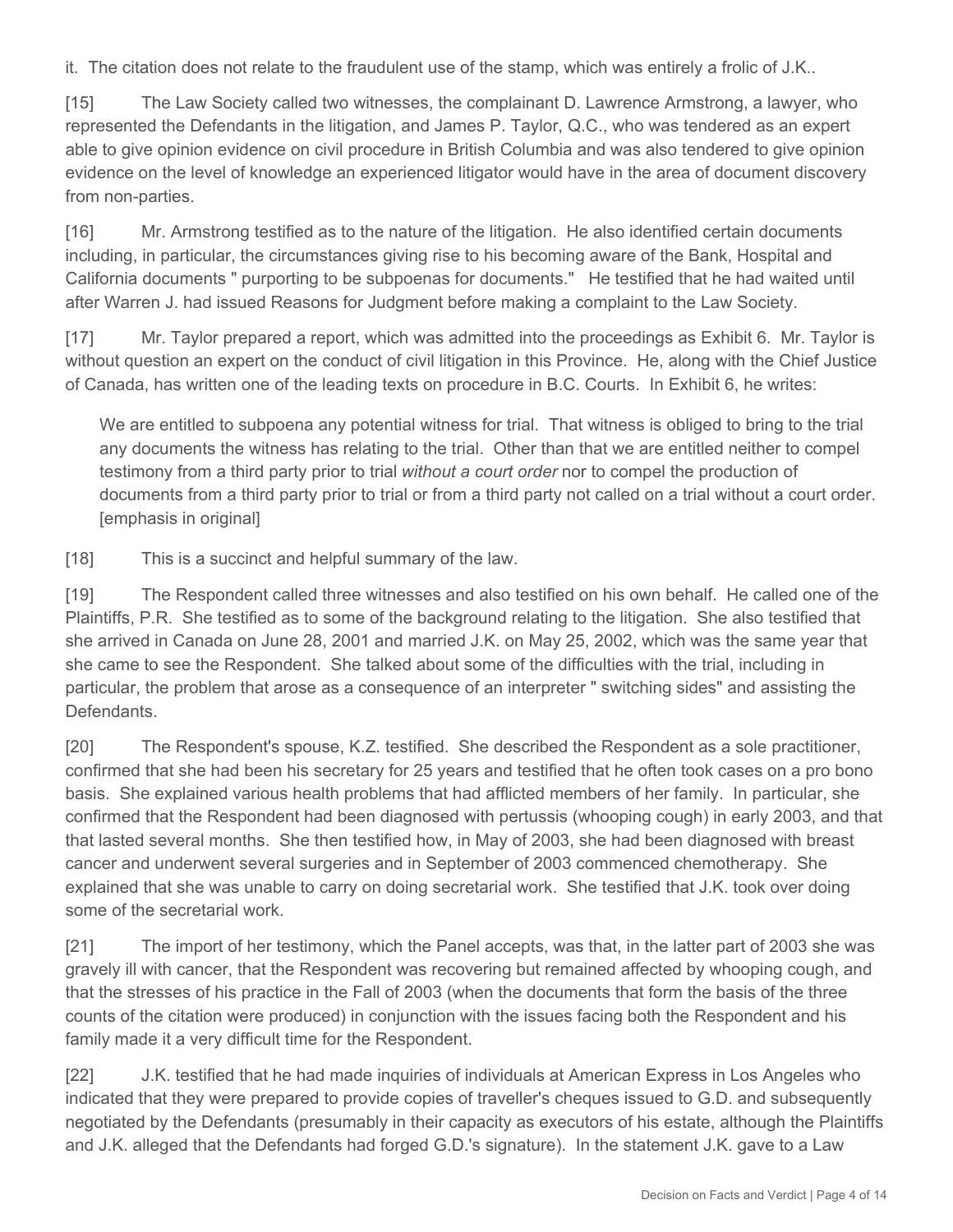Society investigator, J.K., in response to the question about whether there was any type of arrangement made or requirement by the U.S. American Express people to have before they would send up documents responded:

Well what the people at American Express in Los Angeles told me was, I asked them what they needed, and they said they needed a " Subpoena For Documents" and I knew we had a Subpoena For Documents.

[23] J.K. was then asked whether he discussed this with the Respondent. He advised that he mentioned that the people at American Express would accept the subpoena for documents. He advised that he prepared the subpoena document (here referring to the California document) and took it to the Respondent for his review and signature. In his testimony, J.K. stated that he typed the California document, took it to the Respondent, and had a discussion in which the Respondent told J.K. to change the word " required" to " requested" , giving the reason that because the document was going out of the country, the use of the word " required" was somehow inappropriate.

[24] Then he testified that he had been given instructions by the Respondent to prepare subpoenas in the standard format, following Form 21 of the forms to the Supreme Court Rules, which he knew about from the library. He testified that he had a discussion with an individual at American Express and that the individual would agree to provide copies of traveller's cheques that J.K. said contained G.D.'s forged signature (alleged to be forged by the Defendants) but that, in order to disclose them, the individual required a Court Order.

[25] J.K. testified that, during this time in the Fall of 2003, the Respondent was always very busy.

[26] In cross-examination J.K. confirmed that the Respondent was the Plaintiff's lawyer and that he, J.K., was assisting the Respondent. He confirmed that he, J.K., had no training to interpret the Supreme Court Rules. He confirmed that the Respondent gave J.K. instructions to prepare a subpoena to get documents, saying " check in the library and use the Form in the Rules." He confirmed that the Respondent had no other secretarial support at the time. He confirmed that the California employee of American Express needed something official from the Court, which was why he went to the stamp company to obtain a stamp, which he put on the California document without the knowledge of the Respondent.

[27] In his testimony, the Respondent confirmed the testimony of J.K. set out in paragraphs [22] to [23] above. The Respondent testified as follows (here referring to the California document and the copies of the American Express traveller's cheques):

I asked him [J.K.], " Well why do you need these documents?" He explained to me what he's told you, and I consider them important, valuable, relevant documents. I said, " Well, what's his [(the contact at American Express] position?" He says, " well, he wants to give them to us. He just needs something that looks official to deliver them. He wants to give them to us." I said, " Well, I can do a subpoena form but I frankly don't think it's legally compelling outside the country." And he typed one out and put in the form " required" and I said, " No, I can't see how he can be "required' to do anything. At least we can put "requested.'" And he changed the word " required" to the word " requested." And in my understanding he was anxious to assist and this was not compelling him to do anything he didn't want to do and I felt that it was vital to the case, and if that is what he wanted for his purposes to justify doing what he wanted for the interest of justice as I saw it, I signed them. And he faxed it to him, and I believed that they faxed the documents back. I do not believe that they were documents to which I was not entitled if he was willing, and I understood he was.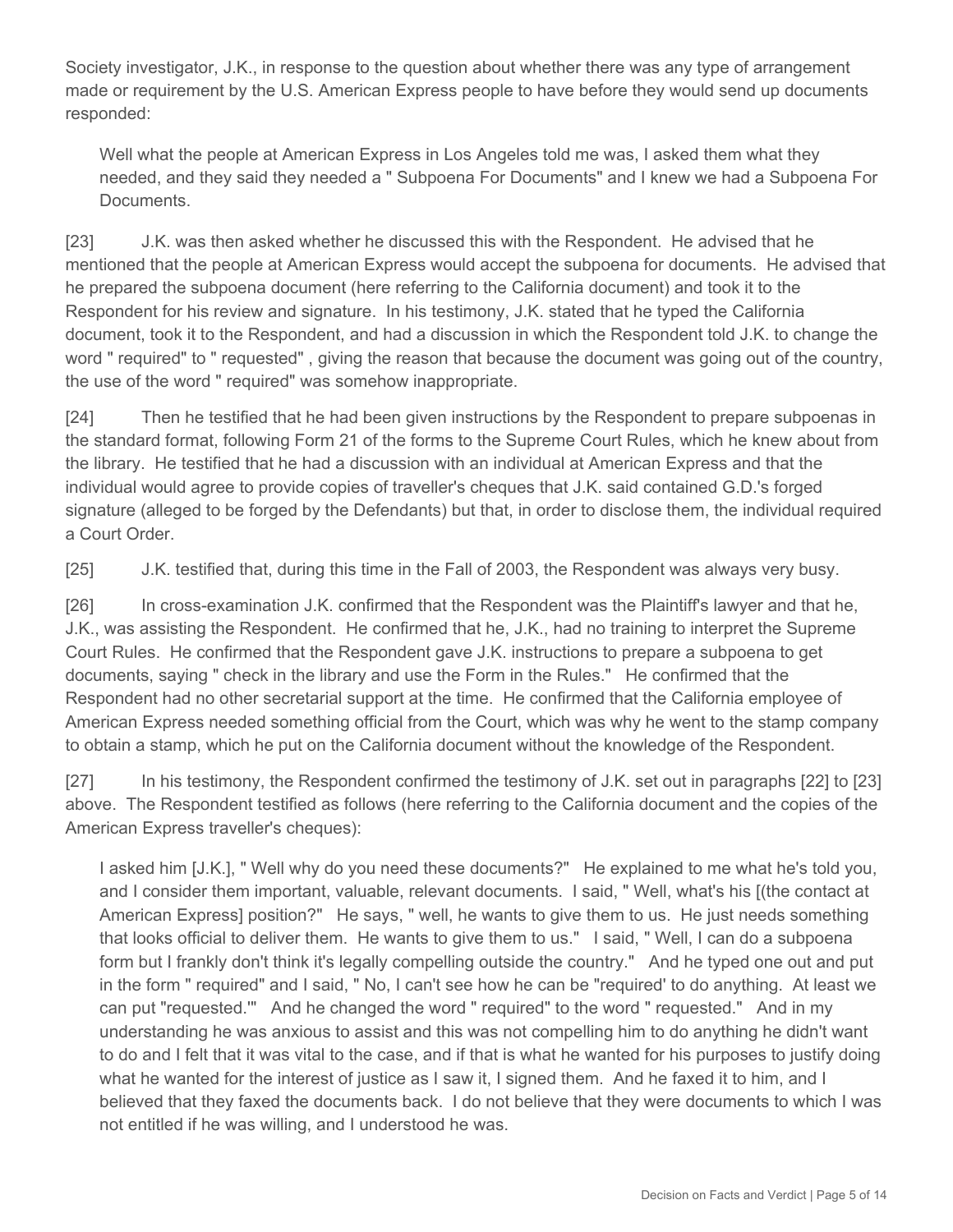[28] The materials produced in evidence before us, consisting of the fax cover sheet and the California document (Exhibit 5, Tab 11) and then the response from American Express Global Security in Salt Lake City, Utah at Exhibit 5, Tab 12, confirming that American Express Global Security provided the Respondent with copies of eight traveller's cheques. The cover letter with the copies of the traveller's cheques, which were provided (Exhibit 5, Tab 12) states:

Dear Mr. Christie,

In compliance with subject subpoena dated October 1, 2003 enclosed are true microfilm copies of subject American Express Travelers Cheques.

The letter is noted as being copied to the individual with American Express in Los Angeles with whom J.K. was apparently dealing.

[29] Neither the bank employee to whom the Bank document was directed, nor the hospital employee to whom the Hospital document was directed provided any documents in response to the documents served upon them. Extracts from the proceedings at trial (Exhibit 5, Tab 4) relate to the Respondent's submissions to the Court. The Respondent says (p. 873):

... originally I issued the subpoena for the documents for Mr. [P.], who is the social worker, to help with [G.D.] at the time of release.

The Respondent goes on to say:

I believe I have the right to subpoena documents, I initiated a subpoena in Form 21, then the hospital's lawyers said, we're not going to honour it, we're not going to respect it. ... And then they said, well, you can't have the documents without calling the witness. Then I subpoenaed Miss [C.], who I believe is the custodian of the records. I just want copies of the records. ....

The Respondent goes on to say:

So, all I'm asking is that I be allowed to have copies of [G.D.'s] medical records, which actually I enumerated on an earlier - there's actually been two subpoenas. I can prove service of them both. I can prove exactly what they were. I believe they're in Form 21. Um, and - and I don't usually like to reveal the exact nature of my cross examination, but I have to. Okay. So, um, I'm asking that Your Lordship ask the witness to turn over copies of the documents. And I don't want her to sit around all day. I didn't want her necessarily to be here at all. I just wanted the records. And the only reason I subpoenaed her, was because I was told, if you don't have her, you've got to subpoena the person. And there you go.

[30] The Respondent testified that he knew the correct form for a subpoena. In his testimony in chief, page 9, he stated:

... I would not do something that I knew to be dishonest or try by devious means to get something that I didn't think I was entitled to. And I knew this, that on August 14 when I signed those subpoenas [n.b. this is not referring to the three documents which are the subject matter of this citation] and what I now know and I knew then to be the correct form, I told [J.K.] go to the rules.

[31] With respect to the Bank and Hospital documents, he testified that he wanted to obtain documents to assist a witness, Mr. P., in rebuttal evidence. He conceded at page 23 of his testimony: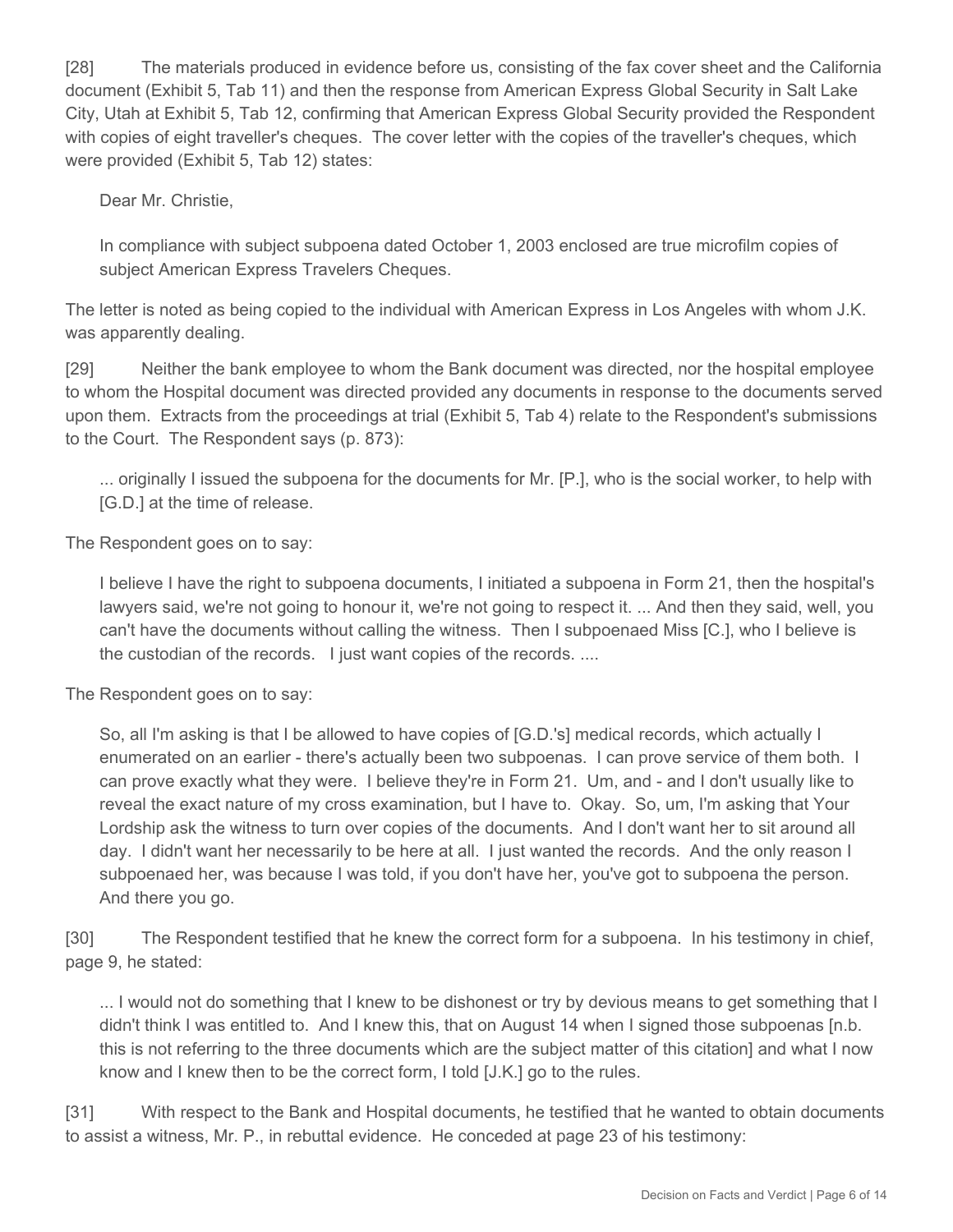I mean I concede I made a mistake in signing these documents in the way they are. I think it was negligence. I don't want to argue the point.

[32] On cross-examination the Respondent, in response to a question put to him that it was on the Respondent's instruction and that he caused the preparation of the documents and gave them to J.K. for delivery, when asked whether he accepted that, stated: " No I wouldn't accept that." He was then asked, " Do you accept that you - it was on your instruction that those documents were prepared?," to which he answered: " No." This testimony is not believable.

[33] Exhibit 7, Tab C (also Exhibit 3, Tab Q) is a letter dated July 11, 2005, written by the Respondent to the Law Society in response to the Law Society's letter of July 5, 2005, which is at Exhibit 3, Tab O. The Respondent's letter states:

In regard to the issue of my allowing [J.K.] to use the subpoenas. I did not allow [J.K.] to use the subpoenas, rather I prepared them and he offered to arrange for their delivery. I think this would be very similar to me hiring Burns Registry Service or any other process server to deliver subpoenas. The pick-up of documents was requested as a courtesy. This was as a convenience to the recipients and myself and was described as a request.

[34] The following exchange was put to the Respondent in cross-examination (page 30):

Question: Okay. So in that letter you were telling the Law Society that, yes, you did prepare the subpoenas but then [J.K.] delivered them.

Answer: I was wrong.

Question: You were mistaken when you wrote that letter?

Answer: That's right. July 5, 2005 I didn't remember what happened in October 2003. I hadn't thought about it. I didn't think it was that serious. I answered it the way I did but I was mistaken. I did not prepare those subpoenas, and I did not instruct their preparation.

[35] Not only is the Respondent's testimony inconsistent with his July 11, 2005 response to the Law Society, it is also inconsistent with the position he enunciated at trial as set out in the passage previously referenced in paragraph [29] above and in other passages set out in Exhibit 5, Tab 4, at page 876 where the Respondent, in response to a question from the Court responds:

No they - the subpoena, I think, satisfies the conditions of Rule 40, sub-rule 39. It's in Form 21. It - it articulates twenty-two documents that I wanted to show to [B.P.] Some - they're all basically documents from [B.P.] He's the author of them, but he needs to be able to refer to them. They're actually hospital records, because he's the hospital social worker. Um, I did leave a number for contact to pick up the documents. I asked that - that he, that is [J.K.], be called to pick them up. Ah, it's my understanding that Rule 40, sub-rule 39, allows counsel to issue subpoenas for documents.

In addition, in passages on pages 877 and 878 of the same Tab in Exhibit 5:

The Court: ... as I understand it, Mr. Christie, you told me earlier that she was - or the hospital was directed to deliver the documents to [J.K.]

Mr. Christie: That was what it said in the first subpoena -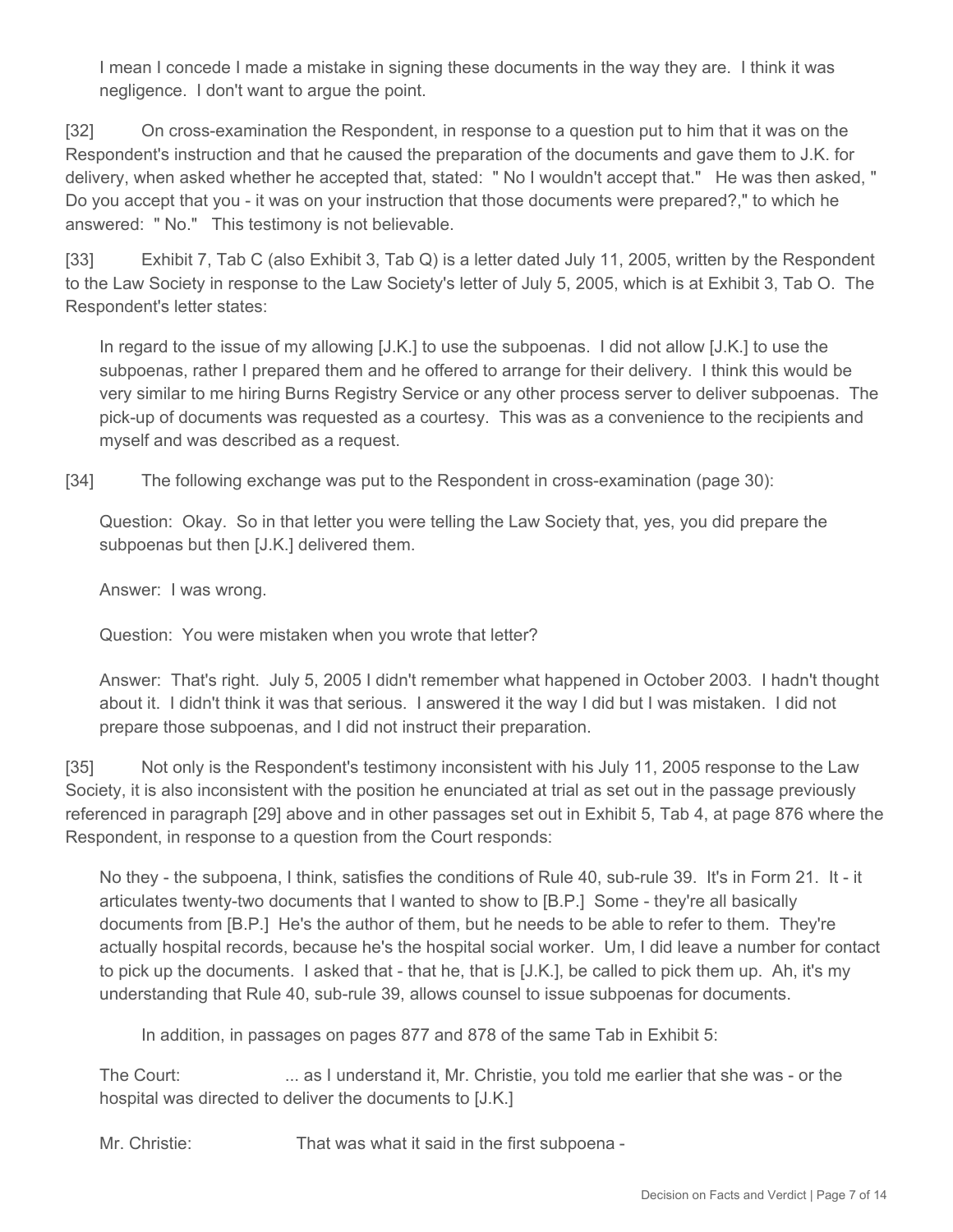The Court: Yes.

Mr. Christie:  $\blacksquare$  - subpoena for documents.

The Court: Right.

Mr. Christie: I didn't ask that they be delivered to [J.K.] I asked if they'd call him for - to pick up the documents. How they come to court may be arguable, but they are here, and I have a right to see them because they're relevant to the rebuttal evidence that I anticipate from [B.P.]. ... I've asked in the subpoena for documents to be produced.

[36] The Panel does not accept the Respondent's evidence that it was not on his instruction that the three documents in questions were prepared. The evidence on that point is not believable. In our view, the extracts from the Proceedings at Trial set out in paragraphs 29 and 35, make it clear that the Respondent was involved in the preparation of the documents. During the exchange he spoke in the first person with respect to the preparation of the documents.

[37] The California document was sent because the recipient apparently wanted something that looked official; the Respondent testified (page 68): " he wants to send the documents but he wants something that looks official." The California document was prepared in October and clearly was actively considered by the Respondent in that he changed the wording in the text.

[38] Cross-examination (Transcript, page 52) reinforces the conclusion of the Panel that the Respondent knowingly signed the three documents. The Respondent testified (with respect to the Bank document) there was an element of compulsion to the subpoena form in that he included a penalty provision for non-compliance. He agreed that the Hospital document was also something that purported to compel the recipient to provide the documents and was not simply a request. In addition, the documents in question were all signed on separate days, the first in October and the latter two in December. We do not accept, under the circumstances, that he was not actively involved in the preparation of the documents.

[39] The Respondent is an experienced lawyer. Exhibit 7, Tabs E through M inclusive, set out the Annual Practice Declarations filled in by the Respondent in 1996 to 2006 inclusive, excluding 2003 and 2004. Parenthetically, there was not an explanation as to why those two years were not provided. In those Practice Declarations the Respondent was asked to describe his practice by area of law. When you add the areas that involve utilizing the Supreme Court Rules, for those years prior to 2003, the percentages vary from 30 to over 50 per cent of his practice, depending on the year . It is inconceivable that the Respondent was unaware of the appropriate procedure for obtaining documents.

[40] This conclusion is reinforced by evidence that, on August 28, 2003, shortly before the documents in issue were prepared, the Respondent had made a proper application for documents in the Supreme Court of British Columbia, in accordance with the provisions of the Supreme Court Rules, which require notification of parties adverse in interest in the litigation and also require notification of the non-parties from whom document production is required.

[41] As well, the Respondent must have been aware of privacy and confidentiality concerns respecting the documents. The Hospital document listed certain patient records of the deceased. The documents sought from the Bank and the California documents were private financial records. Most individuals in British Columbia, quite apart from lawyers, are well aware that such documents cannot easily be lawfully disclosed.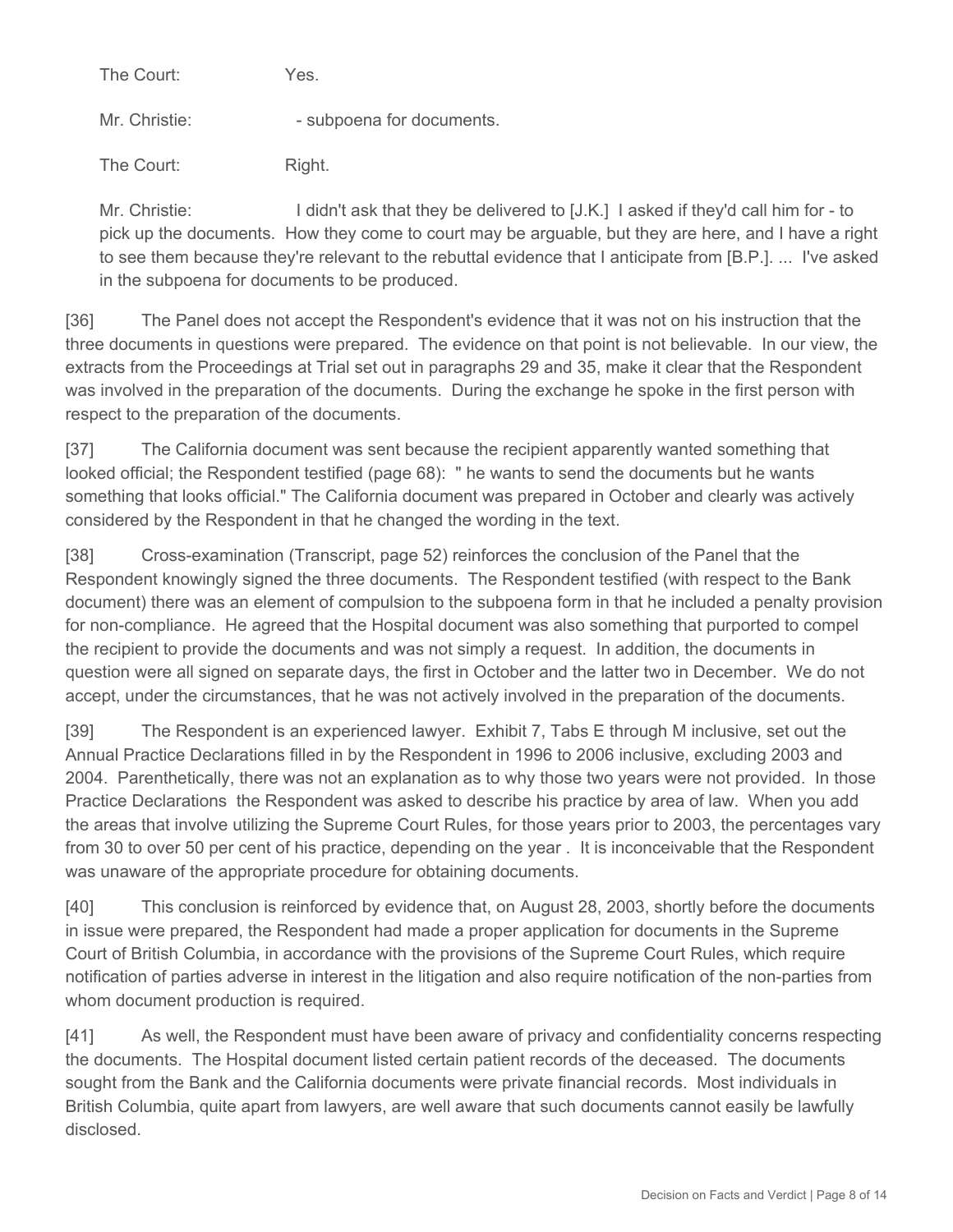[42] The Panel concludes that American Express, under compulsion of the California document, sent copies of G.D.'s traveller's cheques to the Respondent. The Bank and the Hospital did not comply with the documents initially served upon them, but did attend Court. Both the Bank and the Hospital refused to provide the documents to the Respondent.

[43] The question facing the Panel is whether the Respondent's conduct amounts to professional misconduct. In *Law Society of BC v. Hops* [1999] LSBC 29, the Benchers on Review determined that, while professional misconduct can include dishonourable or disgraceful conduct, it can also include other conduct. In that decision, quoting from Orkin's *Legal Ethics, A Study of Professional Conduct* (Toronto: Cartwright & Sons, 1957) at page 13 of the *Hops* decision, the Benchers cited with approval a 1912 English King's Bench decision as follows:

If ... a solicitor in the pursuit of his profession has done something with regard to it which would reasonably be regarded as disgraceful or dishonourable by his professional brethren of good repute and competency, then it is open to say that he is guilty of professional misconduct.

The Benchers also cited *Pearlman v. Manitoba Law Society Judicial Committee* as follows:

Professional misconduct is a wide and general term. It is conduct which would be reasonably regarded as disgraceful, dishonourable, or unbecoming of a member of the profession by his well respected brethren in the group - persons of integrity and good reputation amongst the membership.

[44] Summarizing *Hops* (*supra*) professional misconduct is conduct done deliberately (negligence without more will not suffice) that is wrong when applied to the standards of the profession. At the lower end of the scale, professional misconduct can be found where a lawyer violates regulatory requirements and rules.

[45] The Panel needs to decide whether:

(a) the Respondent knew that the " Subpoena for Documents" forms he signed were not permitted by the Supreme Court Rules and knew that what he was doing in issuing these " forms" was an inappropriate way to obtain documents;

(b) the Respondent should have known that what he was doing was inappropriate but didn't have actual knowledge; or

(c) the Respondent's conduct was merely lack of care and was not culpable in these disciplinary proceedings.

[46] In addition to Mr. Taylor's evidence referred to in paragraphs [15], [17] and [18] above, the law on obtaining production of non-party documents has been summarized by Bouck, J. in *Reischer v. Love*, (2005) 10 C.P.C. (6th) 211, [2005] B.C.J. No. 865 (S.C.) where his Lordship states at paragraph 19:

There are at least four ways a defendant may obtain production of third party documents under the common law and the Rules of Court. The first is by interviewing the witness who allegedly has the documents. The second is by obtaining an order to cross-examine or depose the witness under Rule 28. The third is to subpoena the witness to appear at the trial and bring with him or her documents relating to the matters in question under Rule 39. The fourth is a proceeding under Rule 26(11).

[47] It is common ground that, in British Columbia, there is no such thing as a " Subpoena for Documents" . Bouck, J. at paragraph 37 of the *Reischer* case writes: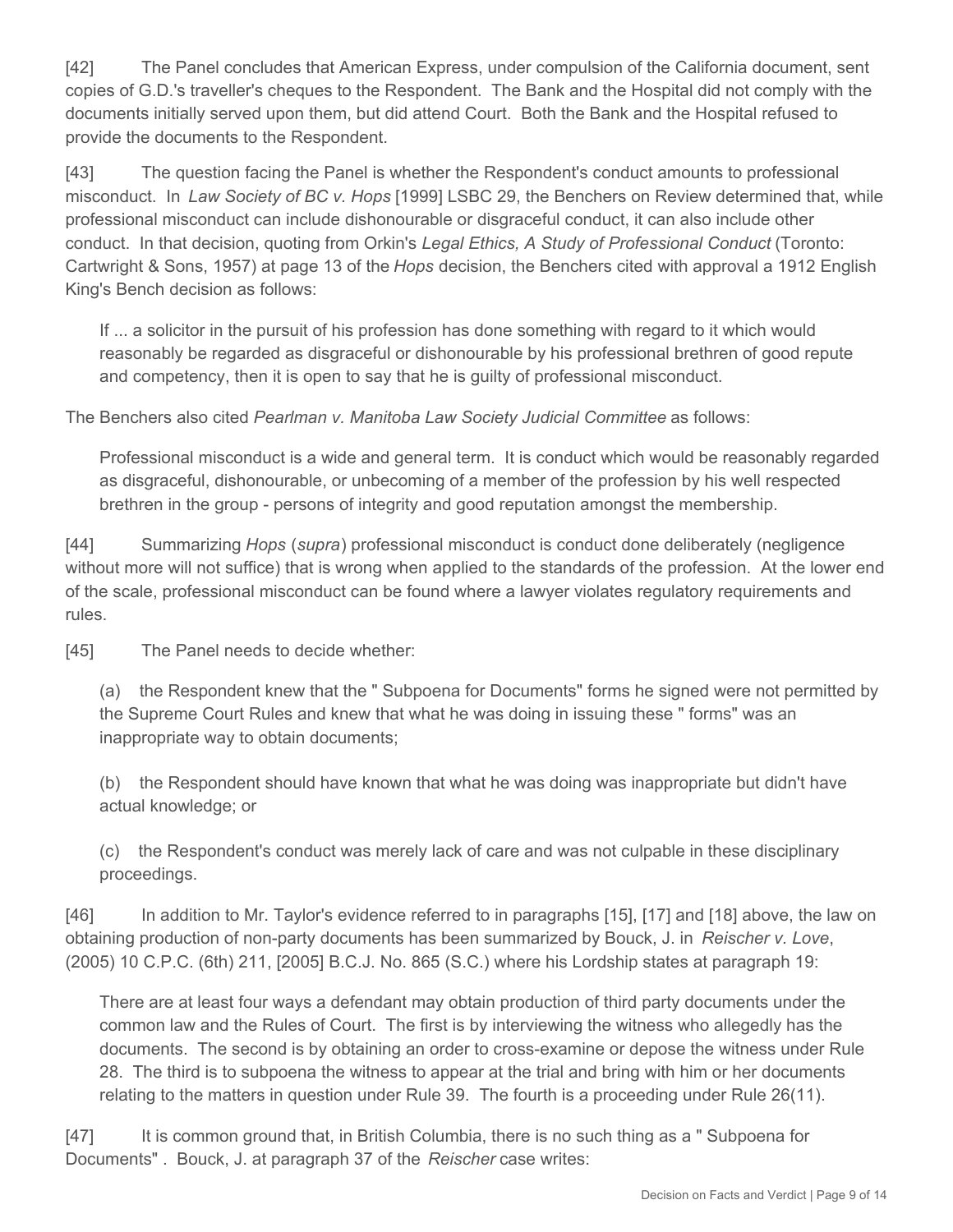Before the plaintiff begins presenting his or her evidence, arguably, the rule allows a defendant to subpoena a witness in order to examine the documents in the witness's possession.

[48] This would appear to contradict what Bouck, J. wrote in paragraph 19 of the same decision. However, when placed in the context of the decision, it is clear that the Defendant can subpoena a witness in order to examine documents in the witness's possession, but that only happens once the witness takes the stand and produces the documents. This is clarified in paragraph 76(c) where his Lordship writes:

A defendant may subpoena a third party to produce a documents [sic] at trial under Rule 40(39). The defendant may then review it after a court orders the document be filed as an exhibit for identification.

[49] Mr. Taylor's expertise was of assistance in providing a summary of the ways to obtain documents. The opinions he gave with respect to appropriateness and propriety (and we here refer to the questions and answers on pages 8 and 9 of Exhibit 6 under paragraphs 30.1, 30.2, 30.3 and 30.5) may have been of assistance if the Panel had to decide between " (b)" and " (c)" as set out in paragraph [44] above. The Panel is aware that there is an argument that these opinions go directly to the ultimate issue of professional misconduct and may be inadmissible as opinion evidence. However, the Panel has concluded that the Respondent knew the " Subpoena for Documents" forms were impermissible. The Panel has not utilized those portions of Exhibit 6 in reaching its decision.

[50] Mr. Taylor's opinion on page 9 of Exhibit 6, paragraph 30.4 is of assistance. Although the question posed is whether a lawyer may " properly" materially alter and cause the service of a Form 21 subpoena, the answer does not deal with propriety, but rather with an interpretation of the Supreme Court Rules, which the Panel finds helpful. Mr. Taylor gives the opinion that no provision in the Supreme Court Rules, including in particular Rule 4(1), would permit a lawyer to vary a form to create a new procedural right.

[51] The Panel concludes that the Respondent, perhaps wrapped up too much in the perceived justice of J.K.'s and the Plaintiffs' cause, directed the preparation of the three documents, signed them and gave them to J.K. for service, with a view to compelling document production in a manner which was impermissible under British Columbia law.

[52] In this case, the conduct of the Respondent was dishonourable. He knowingly changed Form 21, a subpoena, into three documents, each entitled " Subpoena for Documents" intending to compel the recipients to provide documents in a way in which he knew (because he had just a couple of months earlier, embarked on a Rule 26 application) was not provided for in the Supreme Court Rules or otherwise in the laws applicable in this jurisdiction. His zeal in pursing the case on behalf of J.K. and the Plaintiffs caused him to overlook his professional responsibilities. When the recipient of the California " Subpoena for Documents" was outside of the jurisdiction, the form of document prepared by the Respondent (no doubt assisted by the forged stamp applied by J.K. without the Respondent's knowledge) was successful in compelling production of documents to which the Respondent was not entitled. The Panel notes that, throughout his testimony, the Respondent took the position that he was entitled to these documents -he is wrong in that assertion in the sense that, while he might have been entitled to those documents had he gone through the normal Court process, there was no entitlement other than going through the normal Court processes.

[53] The Panel recognizes that there may have been other factors at work, in particular the stresses placed on the Respondent by his own health issues and, most importantly, by the serious battle with cancer being waged by his spouse. While those are factors that may be considered in regard to penalty, they cannot be used to excuse his unprofessional conduct.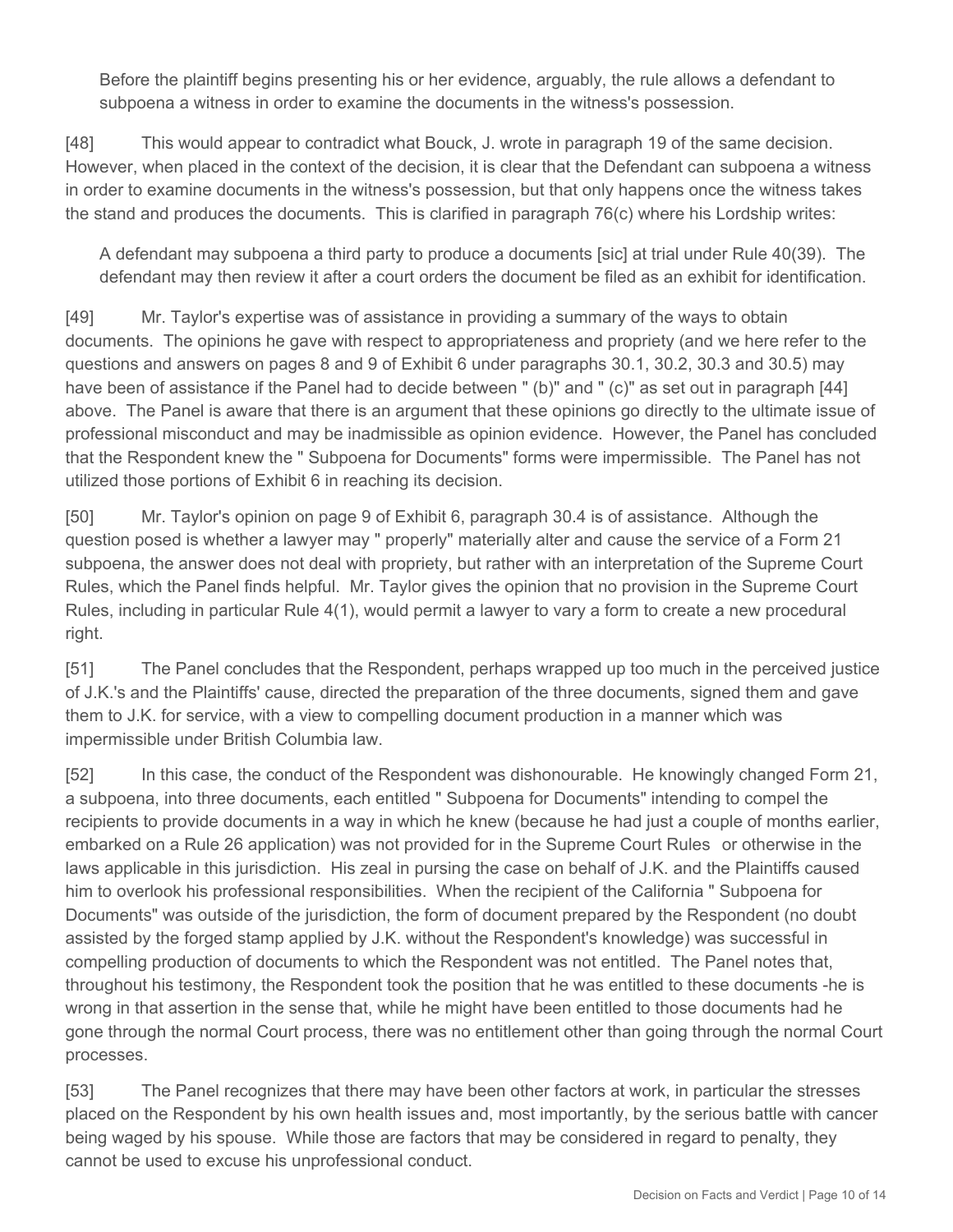[54] In the circumstances, the Panel finds the citation to be made out and concludes that the Respondent's conduct in causing the preparation and delivery of the Bank, Hospital and California documents each constitutes professional misconduct.

## APPENDIX A

Action No. 01/2947 VICTORIA REGISTRY

#### IN THE SUPREME COURT OF BRITISH COLUMBIA

BETWEEN:

RAVNYSHYN et al

**Plaintiffs** 

AND:

DRYS et al

**Defendants** 

#### SUBPOENA FOR DOCUMENTS

TO: BMO BANK OF MONTREAL C/O S.B., 3481 Cook Street, Victoria, British Columbia.

 TAKE NOTICE that you are required to supply true copies of all bank statements relating to all accounts of the late Mr. [G.D.] from January 01, 1996 to the closing date of his accounts.

PLEASE CONTACT MR. [J.K.] FOR PICK-UP OF DOCUMENTS AT:

(250) [number] or leave a message at (250) [number].

Dated at Victoria, British Columbia, on December 16, 2003

DOUGLAS H. CHRISTIE Solicitor for Plaintiffs

\_\_\_\_\_\_\_\_\_\_\_\_\_\_\_\_\_\_\_\_\_\_

Rules 2(5) and 56(4) of the Rules of Court state in part:

" 2(5) Where a person, contrary to these rules and without lawful excuse, (a) refuses or neglects to obey a subpoena or to attend at the time and place appointed for his or her examination for discovery,

then

(f) where the person is the plaintiff, petitioner or a present officer of a corporate plaintiff or petitioner, or a partner in or manager of a partnership plaintiff or petitioner, the court may dismiss the proceeding, and

(g) where the person is the defendant, respondent or a third party or a present officer or a corporate defendant, respondent or third party, or a partner or manager of a partnership defendant, respondent or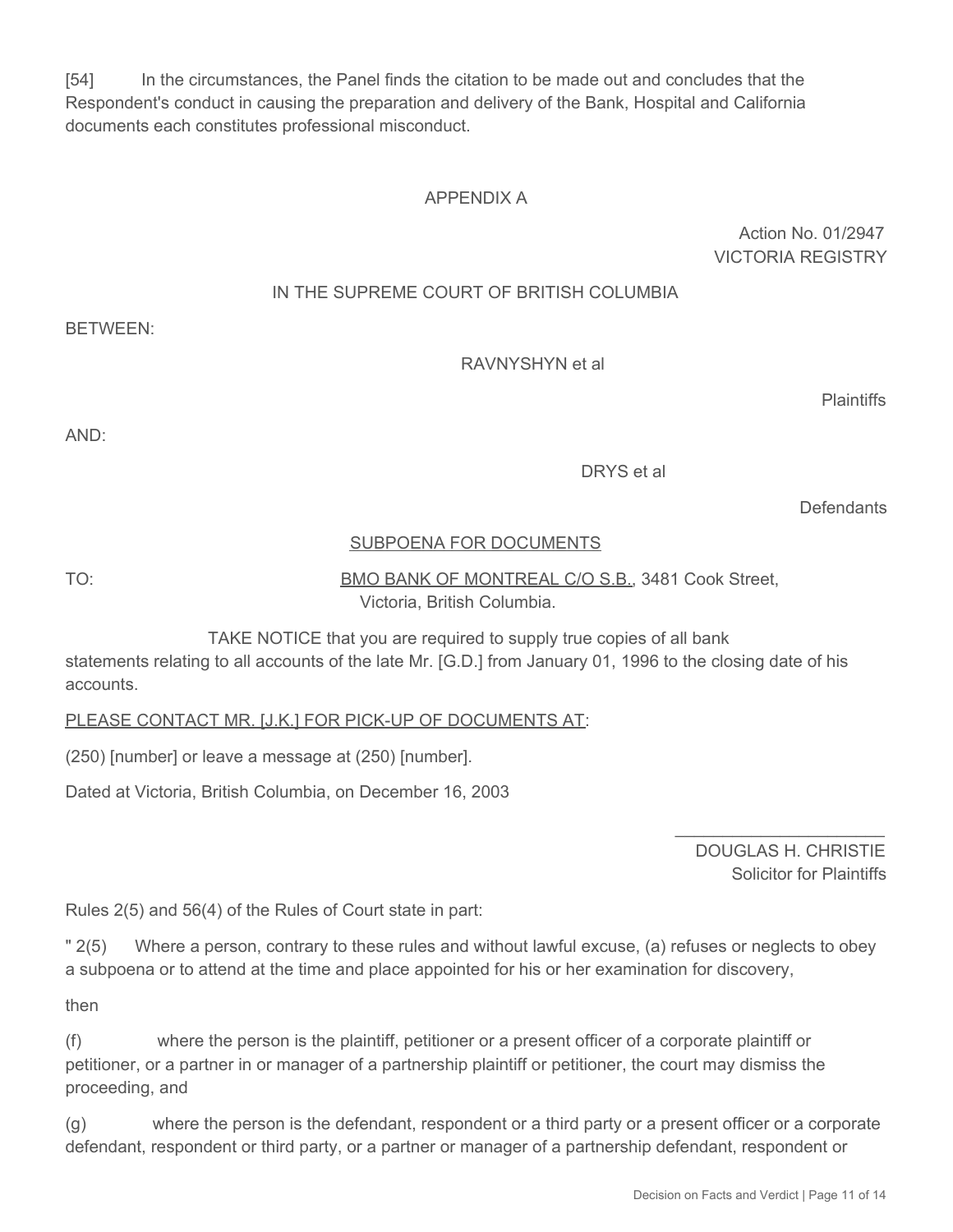third party, the court may order the proceeding to continue as if no appearance had been entered or no defense had been filed."

" 56(4) A person who is guilty of an act or omission described in Rule 2(5) or 40(19), in addition to being subject to any consequences prescribed by those rules, is guilty of contempt of court and subject to the court's power to punish contempt of court."

#### APPENDIX B

Action No. 01/2947 VICTORIA REGISTRY

#### IN THE SUPREME COURT OF BRITISH COLUMBIA

BETWEEN:

RAVNYSHYN et al

**Plaintiffs** 

AND:

DRYS et al

**Defendants** 

#### SUBPOENA FOR DOCUMENTS

## TO: ROYAL JUBILEE HOSPITAL MEDICAL RECORDS DEPARTMENT 1952 Bay Street, Victoria, B.C.

 TAKE NOTICE that pursuant to Rule 40(39) of the Rules of Court you are required to supply true copies of the following documents from the medical file of Mr. [G.D.], date of birth April 16, 1920 and date of death February 3, 1999.

| (1)                     | Psychasocial Assessment, July 20, 1989, 2 pages, [B.P.] MSW                                     |
|-------------------------|-------------------------------------------------------------------------------------------------|
| (2)                     | Memorandum, July 25, 1989, 2 pages from [B.P.] to [L.I.], Office of the Public Trustee.         |
| (3)                     | Psychasocial Assessment Update, August 29, 1989, 1 page, [B.P.], MSW.                           |
| (4)                     | Letter to [L.I.], Office of the Public Trustee, December 20, 1989, 2 pages, [B.P.], MSW.        |
| (5)<br>MSW.             | Professional Services Consultation, Social Work, February 28, 1990 2 pages, [B.P.],             |
| (6)                     | Letter to [L.I.], Office of the Public Trustee, March 7, 1990, written by [B.P.], MSW, 2 pages. |
| (7)<br>page.            | Memorandum, September 10, 1992 to [M.C.], Office of the Public Trustee, [B.P.], 1               |
| (8)<br>Worker, 4 pages. | Memorandum, April 3, 1995, to [H.M.], Office of the Public Trustee, by [B.P.], Social           |
| (9)                     | Memorandum, June 19, 1995 to [H.M.], Office of the Public Trustee, [B.P.], 2 pages.             |
| (10)                    | Memorandum, June 28, 1995 to [H.M.], Office of the Public Trustee, [B.P.], Social               |
|                         |                                                                                                 |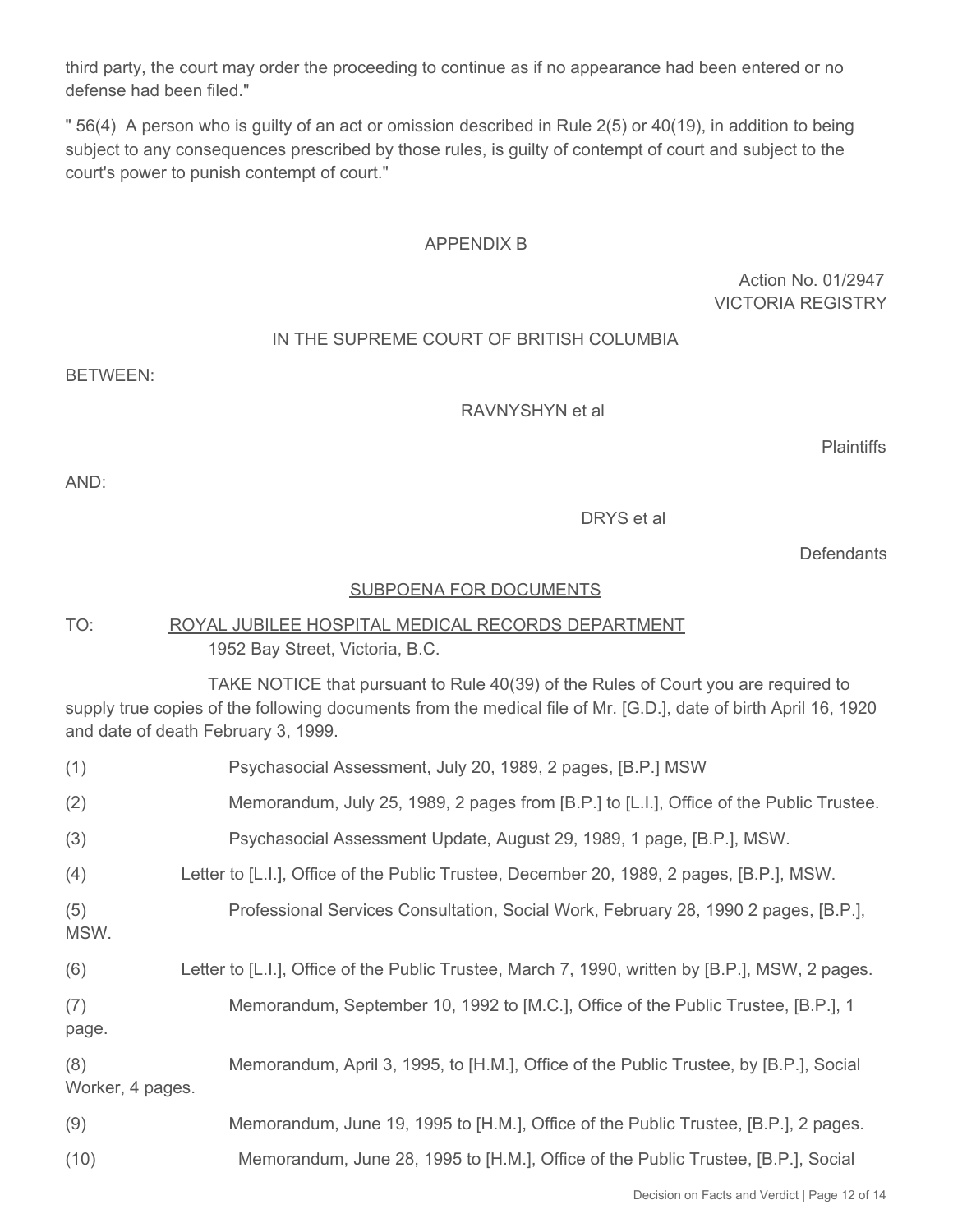Worker, 3 pages.

(11) Letter to [C.M.], June 30, 1995, from [S.M.], Office of the Public Trustee, 2 pages.

(12) Memorandum to [H.M.], Office of the Public Trustee, July 5, 1995, from [B.P.] 5

pages.

(13) Social Work, [G.D.] Discharge Plan, [B.P.], July 5, 1995.

(14) Memorandum, July 5, 1995, to [C.K.], Long Term Care, from [B.P.], Social Worker.

(15) July 7, 1995, Memorandum to [H.M.], Office of the Public Trustee from [B.P.], Social Worker, 4 pages.

(16) July 21, 1995, Social Work consultation Update, [P.C.] MSW.

(17) Social Work Report, July 31, 1995 to [H.M.], Office of the Public Trustee and Dr. [S.] from [P.C.], MSW, 2 PAGES.

(18) April 21, 1995 Memorandum to Dr. [S.], [H.M.], 3 ECU Team, [C.K.], Long Term Care from [B.P.] MSW, 3 pages.

(19) Memorandum, August 21, 1995 to [H.M.], Office of the Public Trustee from [B.P.], Social Worker.

(20) Memorandum, August 21, 1995 to [G.D.] from [B.P.] Social Worker.

(21) August 22, 1995 Memorandum to [H.M.] Office of the Public Trustee from [B.P.] Social Worker.

(22) August 23, 1995 Memorandum to Dr. [S.] and Dr. [P.Y.] for [B.P.], Social Worker.

PLEASE CONTACT MR. J.K. FOR PICK-UP OF DOCUMENTS AT:

(250) [number] or leave message at (250) [number]

Dated at Victoria, British Columbia, on December 18, 2003

DOUGLAS H. CHRISTIE Solicitor for Plaintiffs

\_\_\_\_\_\_\_\_\_\_\_\_\_\_\_\_\_\_\_\_\_\_\_\_\_\_\_

810 Courtney Street Victoria, B.C., V8W 1C4 Tel: [number] Fax: [number] Cell: [number] Email: [email address]

# APPENDIX C

Action No. 01/2947 VICTORIA REGISTRY

IN THE SUPREME COURT OF BRITISH COLUMBIA